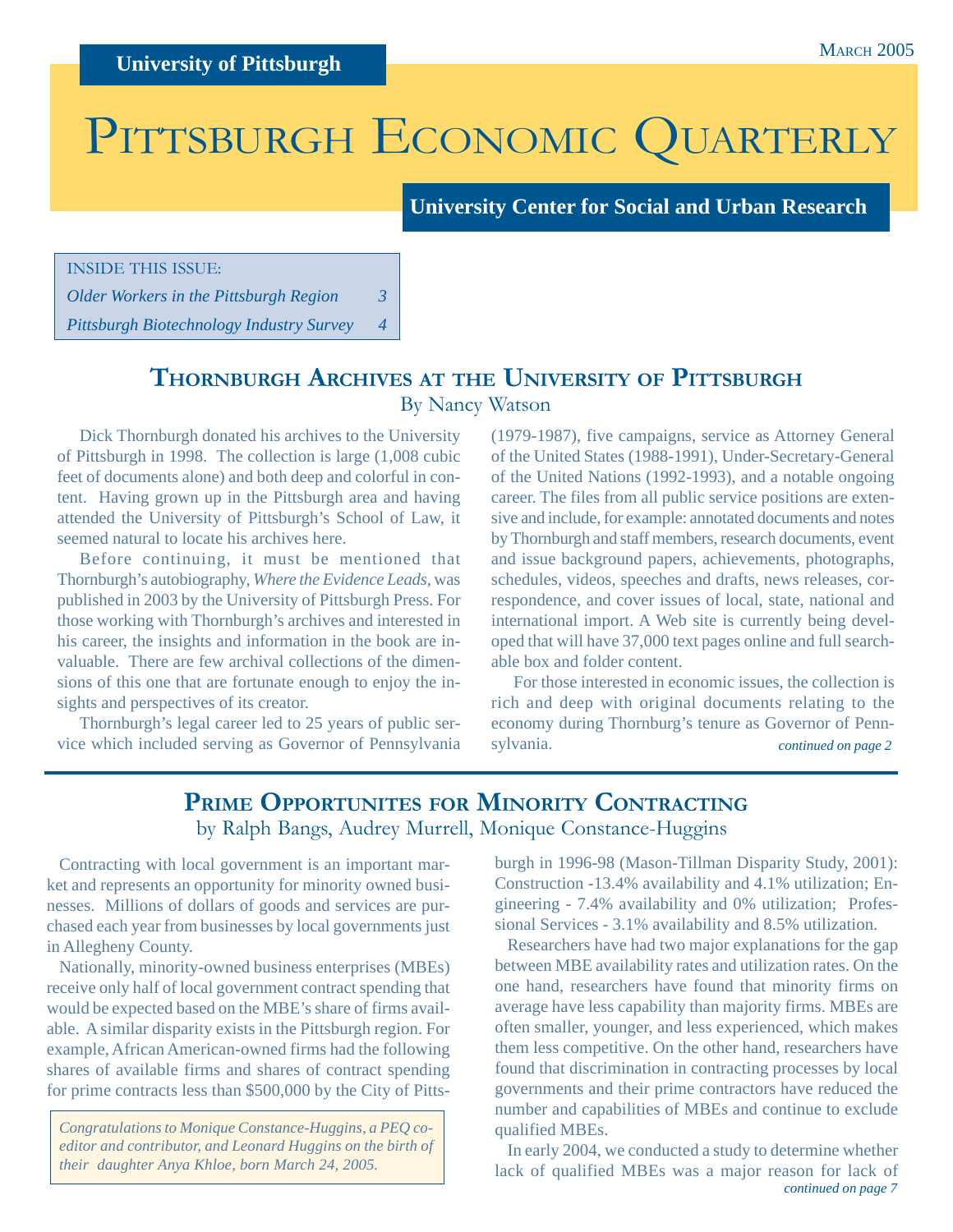#### *continued from page 1*

The nuclear accident at Three Mile Island occurred a mere 71 days after his inauguration and was a major early challenge. In his book Thornburgh says, "Next it was time to focus on Pennsylvania's long-term economic problems. Dr. Samuel Johnson's observation that 'nothing so concentrates the mind as the prospect of imminent hanging' accurately summarized our mental state as we turned to this issue, on which assessments of our stewardship would rise or fall" (*Evidence*, p. 126).

The Office of Policy Development (OPD) was established in September 1979. Among others, its role included assisting in establishing policies relating to economic development and the files and documents relating to the subject are extensive. Walt Plosila (Director OPD 1979-1983) was assigned by the Governor to frame a plan to help create new jobs and provide for economic growth. Over two and one-half years he and a board systematically gathered data and ultimately submitted its report entitled "Choices for Pennsylvanians" in September 1981. Although the administration had already begun to implement some of the board's conclusions, a definitive statement of its economic development policy was finalized in March 1983. All such reports are, of course, in-

#### **THORNBURGH ARCHIVES (CONT.)**

cluded in the collection, and will be online in the future.

Politically attractive quick fixes were certainly tempting, especially during the early 1980s when Pennsylvania faced the loss of its steel industry, national economic concerns existed, and changing federal policies such as "New Federalism" were initiated. "In the final analysis, it would be private-sector decisions to invest, expand or relocate that would dictate our economic success or failure. And to a great extent, growth would depend upon national and international economic forces beyond our control. Nevertheless, there was much we could do to encourage new and existing business" (*Evidence*, p. 128). Thornburgh describes the first priority to improve Pennsylvania's overall business climate, the second to enhance the traditional industrial base and relieve pressure on the communities that had suffered as a result of the decline, and the third to encourage growth in advanced technology. This latter was promoted by the "Ben Franklin Partnership" which sought to create new business and job opportunities in advanced technology and served as a model for other states.

Files relating to this period are extensive, not only those of Walt Plosila, but other persons in the administration

#### **Record Groups in the Thornburgh Archives:**

- Early years from grammar school through law school (1933-1957)
- Delegate to Pennsylvania's historic Constitutional Convention (1967-1968)
- Political activities in Pittsburgh and Allegheny County (1960s and 1970s)
- Campaign for U.S. Congress (1966)
- United States Attorney for Western Pennsylvania(1969-1975)
- Assistant Attorney General, Criminal Division, Dept of Justice (1975-1977)
- Campaign for Governor of Pennsylvania (1977-1979)
- Governor of Pennsylvania (1979-1987)
- Re-election campaign for Governor (1982)
- Director, Institute of Politics, Harvard University (1987-1988)
- Attorney General of the United States (1988-1991)
- Campaign for the U.S. Senate (1991)
- Under-Secretary-General of the United Nations (1992-1993)
- Years following United Nations (1992-)

at the time: Rick Stafford, Harold Miller, and the Governor himself, just for example.

In addition, the Weekly Reports by each department are useful, and articles, speeches, and news releases are complete in the collection, and will be later online and searchable. Governor Thornburgh was active in the National Governors Association, the Republican Governors Association, and Coalition of Northeastern Governors (CONEG). He in fact headed one of the committees on economic development. The archive also includes the background preparation for those meetings, and materials distributed at the meetings themselves.

To return to the overall collection organization, there are 21 separate sections of the collection, beginning with youth and education, proceeding through Thornburgh's legal career and civic activities in Pittsburgh in the 1960s and into the mid-1970s. His delegacy to Pennsylvania's Constitutional Convention in 1968 has attracted attention recently due to enabling of home rule at that time. Ever since, Thornburgh has been active in promoting home rule. The collection includes his service as U.S. Attorney for Western Pennsylvania, his leadership of the Criminal Division at the Department of Justice, followed by his Campaigns for Governor, and Governorship files. He then was Director of the Institute of Politics at Harvard University prior to being called to serve as Attorney General of the United States in 1988. Thereafter was a failed campaign for U.S. Senate and a compelling year as Under-Secretary-General of the United Nations. His subsequent and ongoing career continues to be active and notable, including his WorldCom investigation at the request of the courts, and most recently, the CBS report on "Rathergate."

*Nancy Watson is the curator of the Thornburgh Archives. Researchers interested in more information on the Thornburgh Archives may contact Ms. Watson via e-mail at nwatson@pitt.edu*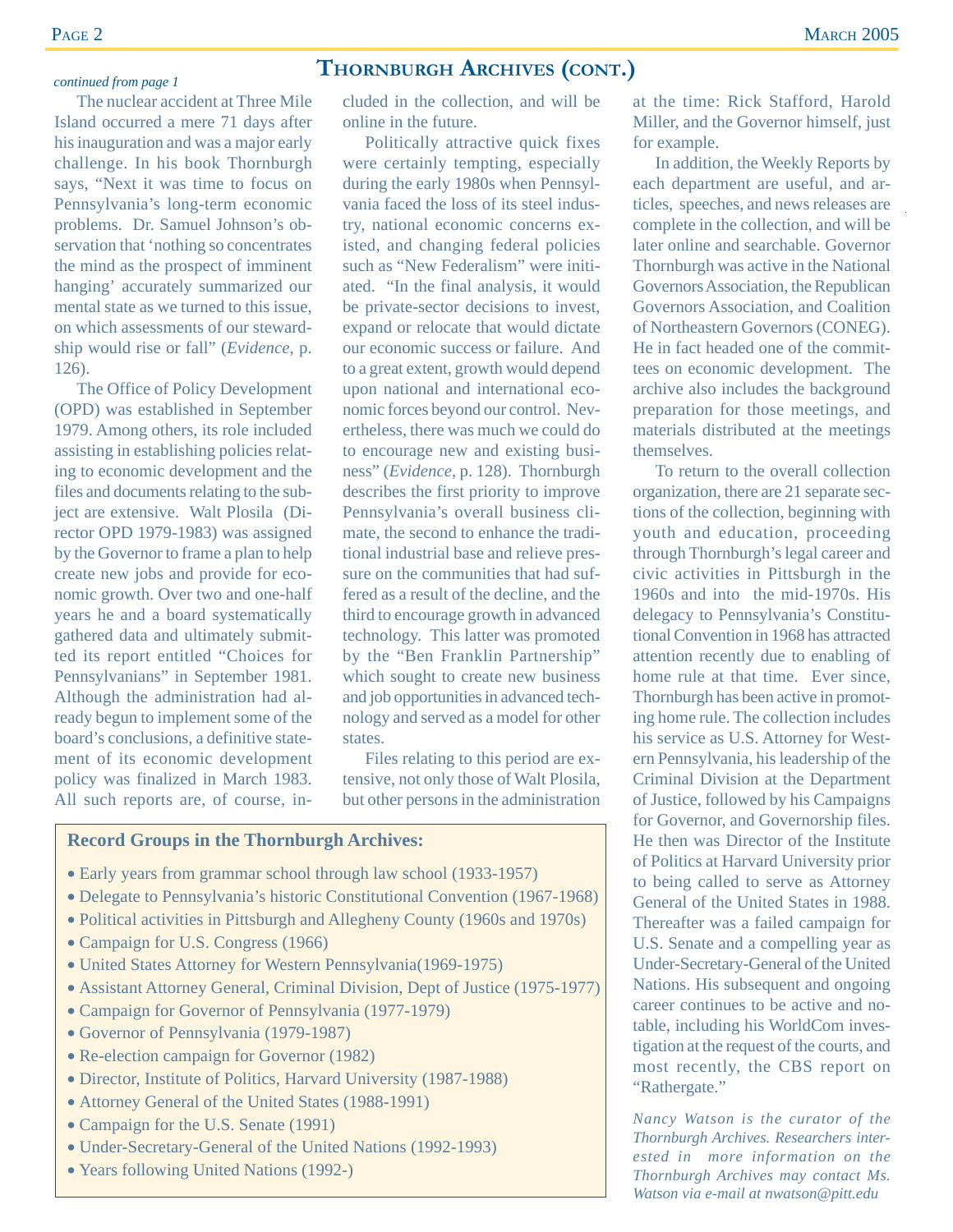### **ELDERLY WORKERS IN THE PITTSBURGH REGION**

by Christopher Briem

Elderly workers age 65 and over are a small but growing part of the Pittsburgh region's workforce; 36,741 workers in the Pittsburgh region were age 65 and over in 2003. The impact of elderly in the labor force has increased as both the size and labor force participation rate of the elderly population has increased.

Labor force participation rates among the elderly have risen over the last two decades both nationally and in the Pittsburgh region. One result is that the number of elderly and pre-elderly (age 55-64) workers in the region has increased, while the number of workers age 25-54 in the Pittsburgh labor force has decreased. Labor force participation rates for older workers

are projected to continue increasing. Non-retired, or semi-retired, older workers will affect labor force trends into the foreseeable future.

Older workers include both those who have continued to work without retiring, often in the same position they have held for years, and those who reenter the workforce after retirement. There are many reasons some elderly continue to work past typical retirement age or re-enter the workforce. Employment may bring additional income, but it may also be a desire to remain active that is the incentive to continue working.

In 2003, elderly workers in Pittsburgh were most likely to be employed in Retail Trade industries, which employed 18.2% of all elderly workers. High concentrations of elderly workers were also in the Regional Health Care industry (12% of all elderly workers) and Educational Services (8.9%). Among industries in the Pittsburgh region, elderly workers employed in local headquarters establishments had the highest average monthly earnings of \$4,500.

Some elderly workers are continuing to work in their career jobs. Other elderly workers re-enter the workforce after retirement. The pattern of employment among those who re-enter the workforce is an important trend in the regional labor force.

Re-entrants can be measured by the number of 'new hires' in the regional *continued on page 6*





*Source: Compiled from U.S. Census Bureau - Quarterly Workforce Indicators*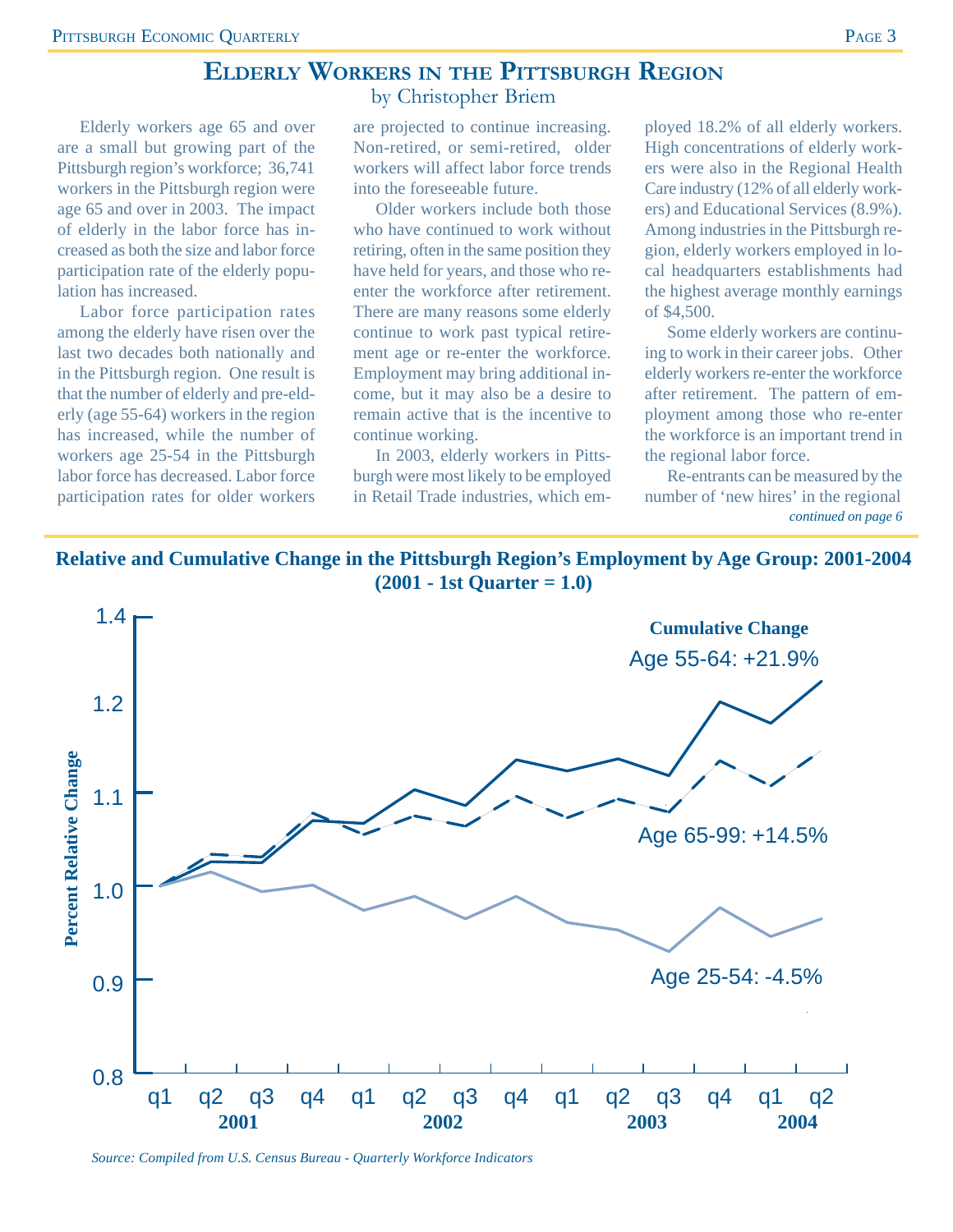# **BIOTECHNOLOGY IN PITTSBURGH: REPORT OF A SURVEY**

This article reports on results from a biotechnology survey conducted in Southwestern Pennsylvania. This survey was part of a larger study examining the role of the relatively new biotechnology sector in older, restructuring post-industrial regions. Results were presented at International Locations in Biotechnology: Europe and the United States: A Research Workshop, held at the University Center for Social and Urban Research (UCSUR) in October 2004, with the University Center for International Studies.

**Background:** U.S. regions have been interested in the biotechnology sector as a regional economic development engine for over two decades. The success of commercialized biotechnology created a boom of new firms in the early 1980s. Like many other regions, Pittsburgh embarked on a number of public-private-nonprofit partnerships (PPPs) aimed at spurring development – and economic growth – in the biotechnology sector. From the Pittsburgh Biomedical Development Corporation, launched by the Pittsburgh High Technology Council and the CEO Venture Fund in 1988, to today's Pittsburgh Life Sciences Greenhouse, a PPP of the universities, health system, and state, biotechnology has been a major regional economic development focus for over 15 years.

## By Sabina Deitrick Nonetheless, Pittsburgh has not developed into a major biotechnology center. National studies comparing

biotechnology centers maintain that the biotechnology industry remains highly spatially concentrated. One study by Joseph Cortright and Heike Meyer at the Brookings Institution found that just nine of 100 largest metropolitan regions in the U.S. were biotechnology centers in the late 1990s. These areas accounted for over 60% of National Institutes of Health (NIH) spending on research and 2/3 of biotechnology-related patents. In the Brookings study, Pittsburgh fell into the group labeled "Major Metropolitan Areas," regions with median levels of biotech research and commercialization, but far below the top nine regions. Pittsburgh's strength was in NIH funding, an area that continues to rise. On all other measures in the Brookings study, however, Pittsburgh did not stand out.

This survey was developed at the University of Jena, Germany, for a comparative research project on biotechnology in older, industrial regions. In the summer of 2003, a team of researchers at UCSUR compiled a database of biotechnology and related companies in the Southwestern Pennsylvania region. From an initial list of 82 firms in the region, 53 firms had

**2001-2003 4 Firms 1996-2000 8 Firms 1990-1995 3 Firms 1980-1980 2 Firms Before 1980 1 Firm**

#### confirmed contacts. Thirty-five firms elected not to participate in the survey; 18 surveys were completed, or 34% of the contacted firms.

**Founding and Employment:** All firms in the survey were life science firms, broadly defined, except two involved in financing biotechnology ventures. Medical devices and cell/ DNA therapies were the most common technologies of these firms.

As expected, the firms are relatively young. Only three were started before 1990 and four were started after 2000. Thus, many firms have yet to market a product - five firms, or 27.8%, did not make any products yet because they were still in development phases.

Nearly 2/3 of the firms (61%) were founded as wholly new organizations, while five (28%) were spinoffs from other firms. Most firms remained privately held by owners. Only one was publicly traded, and venture capitalists owned three other firms. Twothirds of all firms were originally capitalized by the founders' own money, and only three received venture or equity capital. Firms' initial capital requirements varied widely. Nine firms required \$1 million or more to get started while two were started on \$50,000 or less.

The biotechnology industry in Pittsburgh continues to be dominated by small companies. The region lacks a major employer or "anchor" company developing outside the university/medical complex. Firms have remained small over their mostly short histories. Nine firms employed fewer than ten employees, while only three had 40 or more workers.

One measure of a region's economic depth is its labor market impact and area. Most biotechnology firms in our survey tended to recruit from the regional labor market. The second most common recruitment area was informal networking. Outside of the ma-

#### **Year of Company Founding - Surveyed Biotechnology Firms**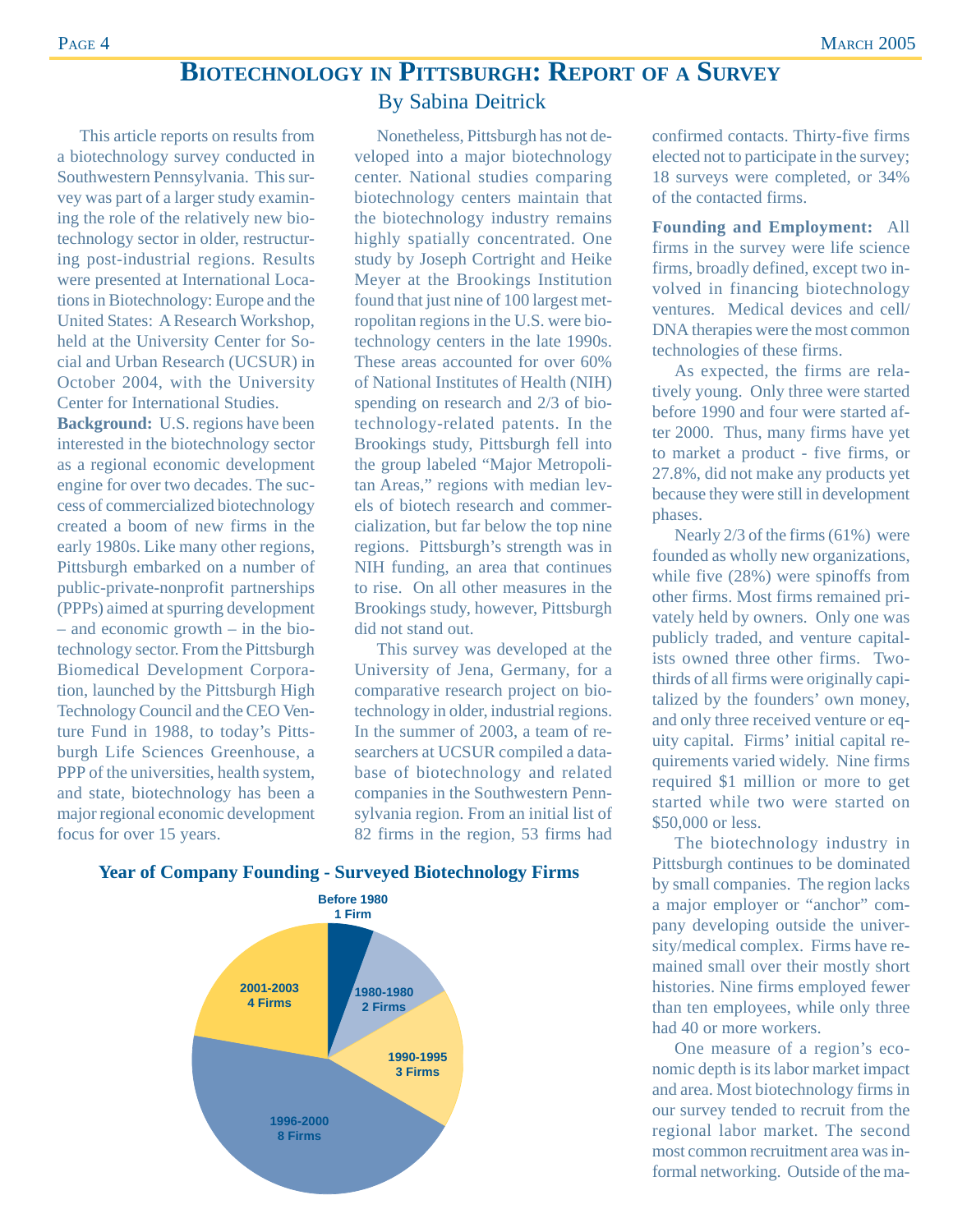

Region 53%

**National** 9%

jor research facilities, national and international recruitment was rare. Employee turnover, likewise, was generally low, with only four companies reporting turnover of more than five employees since 2000. Finally, though professionals are recruited from technology fields generally and not specifically from biotechnology, on reemployment, most firms reported that colleagues who had left their firm went onto other biotech industry jobs (56%), with 22% going on to general executive positions. Overall, 13 firms in the survey, or 72%, were generally positive about the company's success since its founding.

**Markets and Production:** Firms in the study viewed their technology as being on the forefront of the industry. Eleven firms or 61% viewed the technology they used as "leading edge" compared to their competitors. The main leading edge technologies mentioned were medical devices and cell/ DNA therapies.

Nearly all 15 firms felt that their markets were responsive to technological change, but an almost equal number (14 firms) responded that there were barriers to introducing new technologies. Most prominent among the barriers cited were FDA regulations (5 firms), medical community's reluctance to the product (3 firms), and low

interest in market or marketing (3 firms).

For most of our firms, the leading edges of their technology were more likely to be housed in academic or research institutions (7 firms) over private companies (3 firms). When companies face a significant challenge, they are more likely to go to research institutions or companies with whom they have other cooperative arrangements.

New markets were sought out by most of our firms. This was the most international part of our companies' business: international presence was important for 7 firms seeking new markets in Europe and Asia. Most others were attempting to expand to other North American markets. The most common form of establishing a new market was a sales agreement with other companies.

**Assistance Programs:** Government assistance programs were important to our firms. Government programs were viewed as an important source of both financing and technical assistance. Eight firms, or 44%, received technical assistance to apply for public support from state and federal programs.

Fewer firms; however, were actually using government programs: 39% had local and regional government support, while 28% of the firms had some sort of federal government support. Locally, the Life Sciences Greenhouse was mentioned by several respondents for technical assistance. Firms also reported barriers to using certain government programs, including cost and application process.

**Conclusions:** Can biotech become a driver industry for the Pittsburgh regional economy? In the 1980s and 1990s, regional economists and planners argued that mature regions suffering industry decline would be unlikely sites of new innovative industry development. Work of scholars such as Ann Markusen found that firms in older industrial regions worked to maintain a stable (e.g., nonentrepreneurial) environment, while new industries, struggling with product development, were driven out and located in new environments without mature industries. This work followed Ben Chinitz's earlier work and his characterization of Pittsburgh. The oligopolistic industries of mature industrial regions meant that though regional prosperity may have been prolonged, it ultimately suffered through rigidness, as local support, finance, and political institutions functioned to support the dominant industry.

Is this the prognosis for biotechnology in Pittsburgh? It is not clear, certainly, since the role of universities and research institutions play so prominently. The region's growth is likely to come in new growth areas in biotechnology, where its scientific and technical expertise lies, along with established sectors in manufacturing. The results here underscore the successes so far in these areas.

*Sabina Deitrick is associate professor at the Graduate School of Public and International Affairs at the University of Pittsburgh and co-director of the Urban and Regional Analysis Program at the University Center for Social and Urban Research.*

*The Brookings Institution study is available at:www.brookings.edu/es/urban/publications/biotech.htm*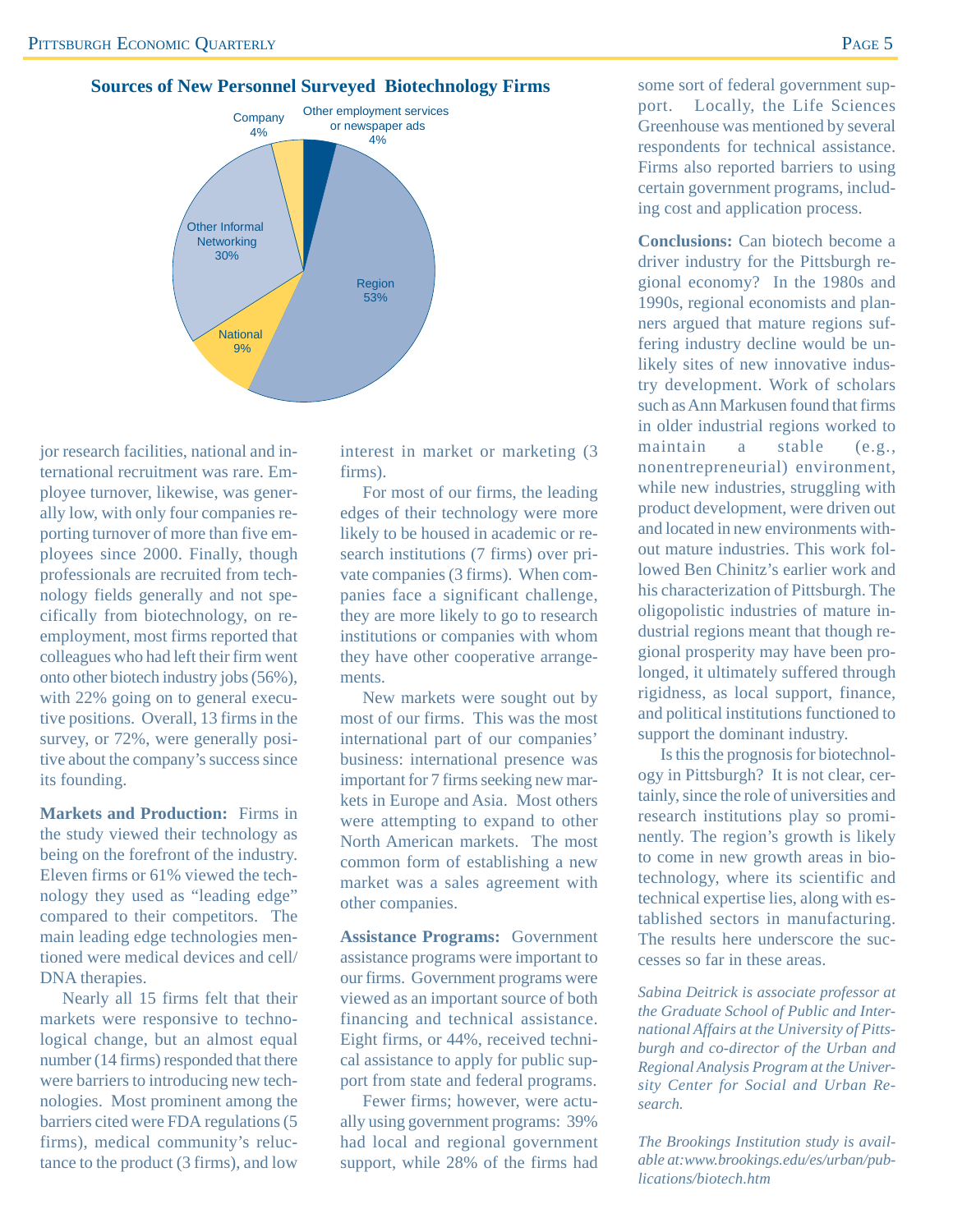### **ELDERLY WORKERS IN PITTSBURGH REGION (CONT.)**

| Total Number of Elderly Workers (Age 65+) By Industry<br>Pittsburgh MSA - 2003 |                                                        |       |  |  |  |
|--------------------------------------------------------------------------------|--------------------------------------------------------|-------|--|--|--|
| 1)                                                                             | <b>Retail Trade</b>                                    | 6,741 |  |  |  |
| 2)                                                                             | <b>Health Care and Social Assistance</b>               | 4,434 |  |  |  |
| 3)                                                                             | <b>Educational Services</b>                            | 3,283 |  |  |  |
| 4)                                                                             | <b>Other Services</b>                                  | 2,576 |  |  |  |
| 5)                                                                             | Manufacturing                                          | 2,499 |  |  |  |
| 6)                                                                             | <b>Administrative and Support and Waste Management</b> | 2,346 |  |  |  |
| 7)                                                                             | <b>Accommodation and Food Services</b>                 | 1,989 |  |  |  |
| 8)                                                                             | <b>Wholesale Trade</b>                                 | 1,897 |  |  |  |
| 9)                                                                             | <b>Transportation and Warehousing</b>                  | 1,868 |  |  |  |
| 10)                                                                            | <b>Professional Management Technical</b>               | 1,839 |  |  |  |
| 11)                                                                            | <b>Public Administration</b>                           | 1,502 |  |  |  |
| 12)                                                                            | <b>Finance and Insurance</b>                           | 1,257 |  |  |  |
| 13)                                                                            | Construction                                           | 1,127 |  |  |  |
| 14)                                                                            | Arts, Entertainment and Recreation                     | 1,052 |  |  |  |
| 15)                                                                            | <b>Real Estate and Rental and Leasing</b>              | 940   |  |  |  |
| 16)                                                                            | <b>Information</b>                                     | 641   |  |  |  |
| 17)                                                                            | <b>Management of Companies and Enterprises</b>         | 244   |  |  |  |
| 18)                                                                            | <b>Utilities</b>                                       | 159   |  |  |  |

#### **Average Monthly Earnings of Elderly Workers (Age 65+) By Industry Pittsburgh MSA - 2003**

| 1)  | <b>Management of Companies and Enterprises</b>              | \$4,513 |
|-----|-------------------------------------------------------------|---------|
| (2) | <b>Professional Management Technical</b>                    | \$3,586 |
| 3)  | <b>Finance and Insurance</b>                                | \$3,174 |
| 4)  | Manufacturing                                               | \$3,047 |
| 5)  | Construction                                                | \$2,817 |
| 6)  | <b>Educational Services</b>                                 | \$2,444 |
| 7)  | <b>Wholesale Trade</b>                                      | \$2,246 |
| 8)  | Information                                                 | \$2,101 |
| 9)  | <b>Health Care and Social Assistance</b>                    | \$2,045 |
| 10) | <b>Utilities</b>                                            | \$1,983 |
| 11) | <b>Real Estate and Rental and Leasing</b>                   | \$1,744 |
| 12) | <b>Public Administration</b>                                | \$1,643 |
| 13) | <b>Transportation and Warehousing</b>                       | \$1,391 |
| 14) | <b>Administrative and Support and Waste Management</b>      | \$1,377 |
| 15) | <b>Retail Trade</b>                                         | \$1,198 |
| 16) | <b>Other Services</b>                                       | \$1,138 |
| 17) | Arts, Entertainment and Recreation                          | \$1,015 |
| 18) | <b>Accommodation and Food Services</b>                      | \$848   |
|     | Source: U.S. Census Bureau - Quarterly Workforce Indicators |         |

#### *continued from page 3*

labor force. Workers who were not employed by their current employer during the previous year are considered 'new hires'. Industries with a concentration of elderly 'new hires' include Retail Trade industries, Administrative and Support industries, followed by Health Care and Social Assistance industries. Industries with the highest earnings for elderly 'new hires' in the Pittsburgh region include: Finance and Insurance, with an average monthly earnings of \$2,898; Manufacturing (\$2,560), and Construction (\$2,363). For elderly workers in particular the difference in monthly earnings across industries may reflect the different proportion of workers employed either full- or parttime. While most elderly workers are employed on a part-time schedule, some elderly workers continue to work full-time.

The elderly population overall has a measurable impact on the Pittsburgh regional economy because of their positive impact on the local supply of workers and their additional spending within the region. Department of Labor Research has shown that older workers have different expenditure patterns than non-workers. Employed older workers have been shown to spend more, as would be expected of those with additional income.

The data highlighted here is the result of a new program called Local Employment Dynamics (LED) that was created in a partnership between the Pennsylvania Center for Workforce Information and Analysis (CWIA) and the Census Bureau. The LED data provides the age composition of the state's work force, including job gains and losses by industry.

*Christopher Briem works as a regional economist in the Urban and Regional Analysis Program at the University Center for Social and Urban Research. He can be reached by email at cbriem@pitt.edu*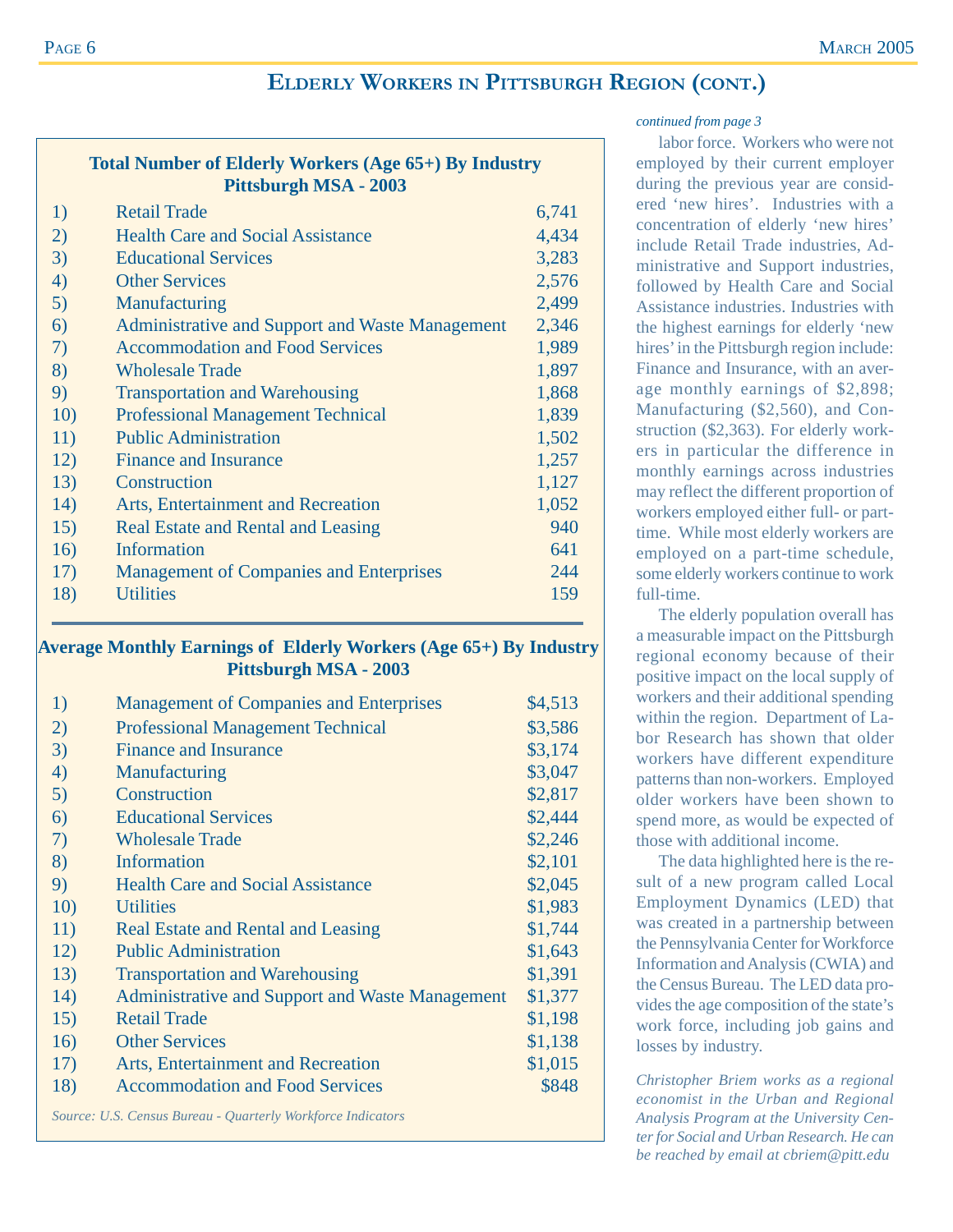## **PRIME OPPORTUNITES FOR MINORITY CONTRACTING (CONT.)**

#### *continued from page 1*

contract awards. We also examined whether lack of bidding was a factor, which had been suggested before as likely, and, if so, why qualified and interested firms were not bidding. We focused on prime contract opportunities of \$25,000 or more by the City of Pittsburgh, Allegheny County government, and their authorities since the Disparity Study by Mason Tillman found that MBEs receive many contracts from local government under \$25,000 but few of \$25,000 or more.

To find out whether qualified firms are available, we reviewed the certification applications for 150 MBEs in Allegheny County. We found that 82% (123 of 150) of local MBEs reported that they had completed a contract of \$25,000 or more with any public, private, or nonprofit organization in the U.S. in the last three years. We also compared the industry of local, certified MBEs to the industry of prime contracts of \$25,000 or more available from the City of Pittsburgh, Allegheny County government, or their authorities from January through April 2004. We found that 91 MBEs were in the same industry as local government prime contract opportunities. We concluded that many qualified MBEs are available in the county for local government prime contracts. Further, these firms have shown an interest in receiving these contracts by going to the trouble of getting certified as MBEs.

To find out whether there was a lack of bidding, we matched local certified MBEs to prime contract opportunities of \$25,000 or more with local government. Out of approximately 150 local MBEs and 131 total prime contract opportunities available of this size in early 2004, we found that 91 MBEs were in the same industry as 65 of the contract opportunities. A total of 384 matches were made, and we provided basic contract announcement information to the 91 firms on these opportunities. We also found that the 131 prime contract opportunities led to 108

actual bid openings through June 2004, 376 bids were submitted, 11 MBEs submitted 12 (3.2%) of the bids, MBEs received 3 (3%) of prime contracts, and MBEs received 2.3% of prime contract spending. In effect, we found that nearly all available and certified MBEs in the County were not bidding.

In addition, some firms said they did not bid because of a lack of working capital, slow pay by local government, lack of time and resources, and the MBEs' loss of income when supplier prices change during contract.

Our conclusions from the study are:

- Lack of MBE bidding is a major reason for lack of MBE prime contracts with local government.
- No support for the notion that there are no "qualified" MBE firms for prime contracts.
- Perceived and actual access to bidding information and key social networks are important.
- Determining pattern of discrimination by local government in prime contract decisions will require increased bidding by qualified MBEs so that there are sufficient cases to study.

The policy implications of the study for local governments are:

• Focus on prime contracts in addition to subcontracting participation.

- Focus on the size of prime contracts where there is low MBE participation.
- Focus on increasing bidding by qualified MBEs.
- Monitor MBE shares of prime contract bids and awards and use both measures to determine program effectiveness.
- Ensure that discrimination in prime contracting is not occurring.
- Expand networking so that MBEs have access to important information and contacts.
- Convince and help qualified and "willing" MBEs to submit more competitive bids.
- Do not rely solely on firms that bid to measure MBE availability since this source underestimates MBE availability due to the lack of bidding.

*Ralph Bangs is co-director of the Urban and Regional Analysis Program in UCSUR and associate director of the Center on Race and Social Problem. Audrey Murrell is associate professor in the Katz Graduate School of Business.*

*Monique Constance-Huggins is a research assistant in UCSUR. The research reported here was funded by the Center on Race and Social Problems and UCSUR.*

*Assistance was provided by the Allegheny County Department of Minority, Women and Disadvantaged Business Enterprise (MWDBE).*

#### **Common Reasons Cited by Minority and Business Enterprises for not Bidding on County Contracts**

55% - do not have the right contacts 49% - difficult getting information (e.g., bid information is sent too late or not at all) 46% - difficult to get bonding 44% - too expensive to prepare bids 38% - unsuccessful in the past 31% - perceive the process to be unfair 17% - lack technical knowledge to submit bids 16% - were not paid from previous contracts *Source: Center for Race and Social Problems,University of Pittsburgh*